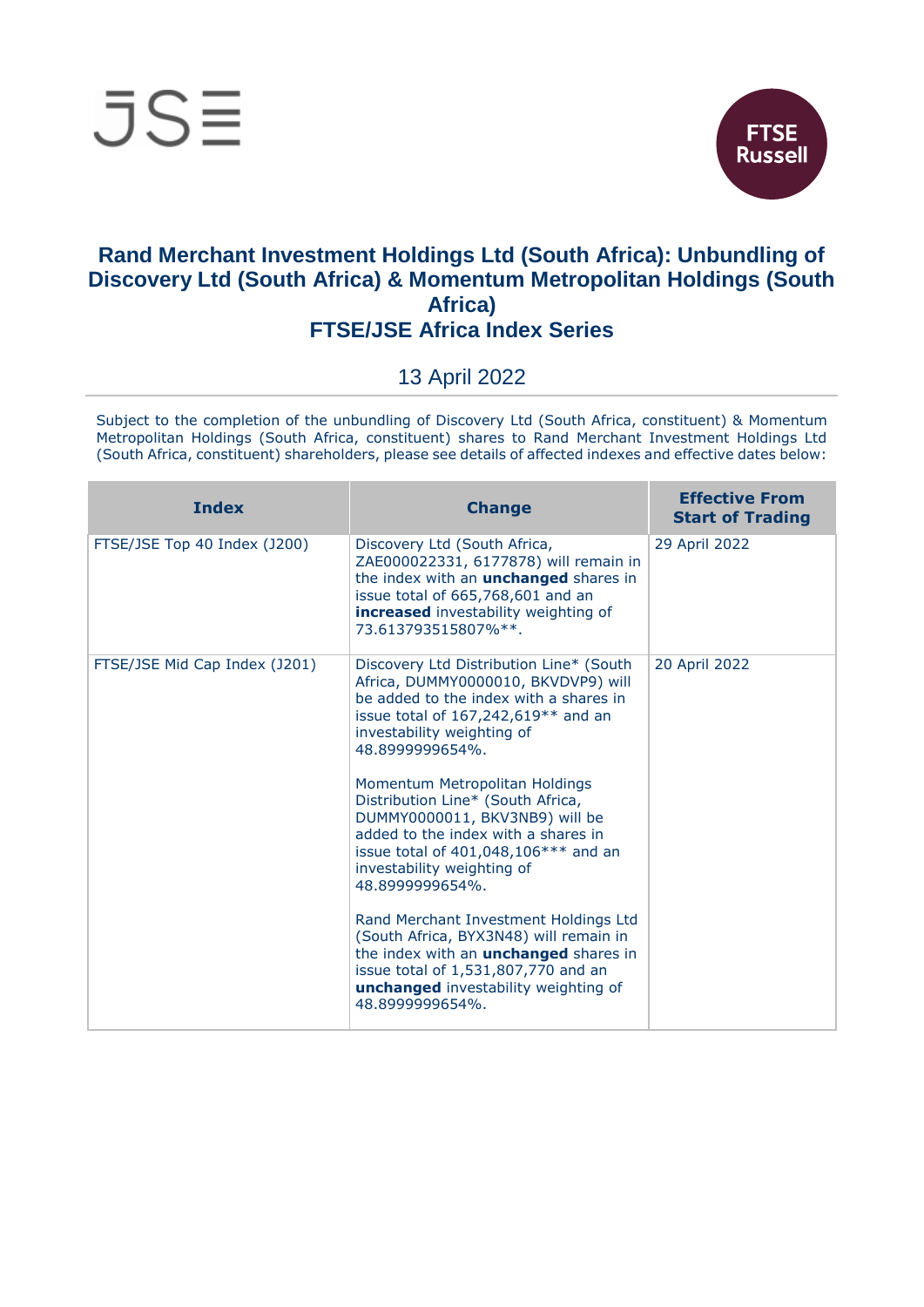| <b>Index</b>                               | <b>Change</b>                                                                                                                                                                                                                                    | <b>Effective From</b><br><b>Start of Trading</b> |
|--------------------------------------------|--------------------------------------------------------------------------------------------------------------------------------------------------------------------------------------------------------------------------------------------------|--------------------------------------------------|
|                                            | Discovery Ltd Distribution Line will be<br>deleted from the index.                                                                                                                                                                               | 29 April 2022                                    |
|                                            | Momentum Metropolitan Holdings<br>Distribution Line will be deleted from the<br>index.                                                                                                                                                           |                                                  |
|                                            | Momentum Metropolitan Holdings<br>(South Africa, ZAE000269890,<br>BK9S758) will remain in the index with<br>an <i>unchanged</i> shares in issue total of<br>1,497,475,356 and an increased<br>investability weighting of<br>80.796210491710%***. |                                                  |
|                                            | Rand Merchant Investment Holdings Ltd<br>will remain in the index as detailed<br>above.                                                                                                                                                          |                                                  |
| FTSE/JSE All Share Index (J203)            | Discovery Ltd Distribution Line will be<br>added to the index as detailed above.                                                                                                                                                                 | 20 April 2022                                    |
|                                            | Momentum Metropolitan Holdings<br>Distribution Line will be added to the<br>index as detailed above.                                                                                                                                             |                                                  |
|                                            | Rand Merchant Investment Holdings Ltd<br>will remain in the index as detailed<br>above.                                                                                                                                                          |                                                  |
|                                            | Discovery Ltd Distribution Line will be<br>deleted from the index.                                                                                                                                                                               | 29 April 2022                                    |
|                                            | Momentum Metropolitan Holdings<br>Distribution Line will be deleted from the<br>index.                                                                                                                                                           |                                                  |
|                                            | Discovery Ltd will remain in the index as<br>detailed above.                                                                                                                                                                                     |                                                  |
|                                            | Momentum Metropolitan Holdings will<br>remain in the index as detailed above.                                                                                                                                                                    |                                                  |
|                                            | Rand Merchant Investment Holdings Ltd<br>will remain in the index as detailed<br>above.                                                                                                                                                          |                                                  |
| FTSE/JSE Large Cap Index (J205)            | Discovery Ltd will remain in the index as<br>detailed above.                                                                                                                                                                                     | 29 April 2022                                    |
| FTSE/JSE Large and Mid Cap Index<br>(J206) | Discovery Ltd Distribution Line will be<br>added to the index as detailed above.                                                                                                                                                                 | 20 April 2022                                    |
|                                            | Momentum Metropolitan Holdings<br>Distribution Line will be added to the<br>index as detailed above.                                                                                                                                             |                                                  |
|                                            | Rand Merchant Investment Holdings Ltd<br>will remain in the index as detailed<br>above.                                                                                                                                                          |                                                  |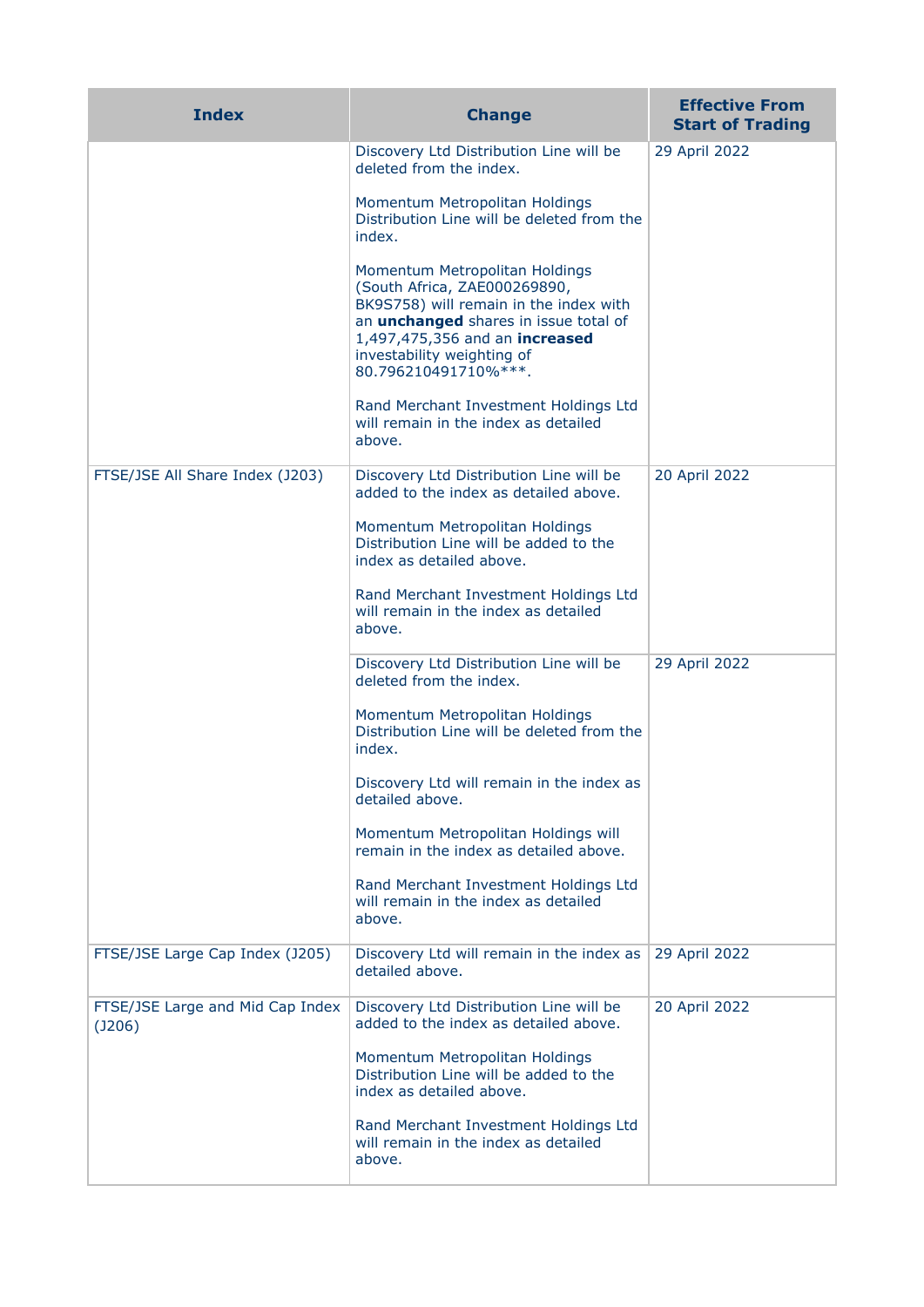| <b>Index</b>                                           | <b>Change</b>                                                                                        | <b>Effective From</b><br><b>Start of Trading</b> |
|--------------------------------------------------------|------------------------------------------------------------------------------------------------------|--------------------------------------------------|
|                                                        | Discovery Ltd Distribution Line will be<br>deleted from the index.                                   | 29 April 2022                                    |
|                                                        | Momentum Metropolitan Holdings<br>Distribution Line will be deleted from the<br>index.               |                                                  |
|                                                        | Discovery Ltd will remain in the index as<br>detailed above.                                         |                                                  |
|                                                        | Momentum Metropolitan Holdings will<br>remain in the index as detailed above.                        |                                                  |
|                                                        | Rand Merchant Investment Holdings Ltd<br>will remain in the index as detailed<br>above.              |                                                  |
| FTSE/JSE Financial 15 Index<br>$($ J212 $)$            | Discovery Ltd Distribution Line will be<br>added to the index as detailed above.                     | 20 April 2022                                    |
|                                                        | Momentum Metropolitan Holdings<br>Distribution Line will be added to the<br>index as detailed above. |                                                  |
|                                                        | Rand Merchant Investment Holdings Ltd<br>will remain in the index as detailed<br>above.              |                                                  |
|                                                        | Discovery Ltd Distribution Line will be<br>deleted from the index.                                   | 29 April 2022                                    |
|                                                        | Momentum Metropolitan Holdings<br>Distribution Line will be deleted from the<br>index.               |                                                  |
|                                                        | Discovery Ltd will remain in the index as<br>detailed above.                                         |                                                  |
|                                                        | Rand Merchant Investment Holdings Ltd<br>will remain in the index as detailed<br>above.              |                                                  |
| FTSE/JSE Financial & Industrial 30<br>Index (J213)     | Discovery Ltd will remain in the index as<br>detailed above.                                         | 29 April 2022                                    |
| FTSE/JSE Equally Weighted Top 40<br>Index (J2EQ)       | Discovery Ltd will remain in the index as<br>detailed above.                                         | 29 April 2022                                    |
| FTSE/JSE Equally Weighted<br>Financial 15 Index (J4EQ) | Discovery Ltd Distribution Line will be<br>added to the index as detailed above.                     | 20 April 2022                                    |
|                                                        | Momentum Metropolitan Holdings<br>Distribution Line will be added to the<br>index as detailed above. |                                                  |
|                                                        | Rand Merchant Investment Holdings Ltd<br>will remain in the index as detailed<br>above.              |                                                  |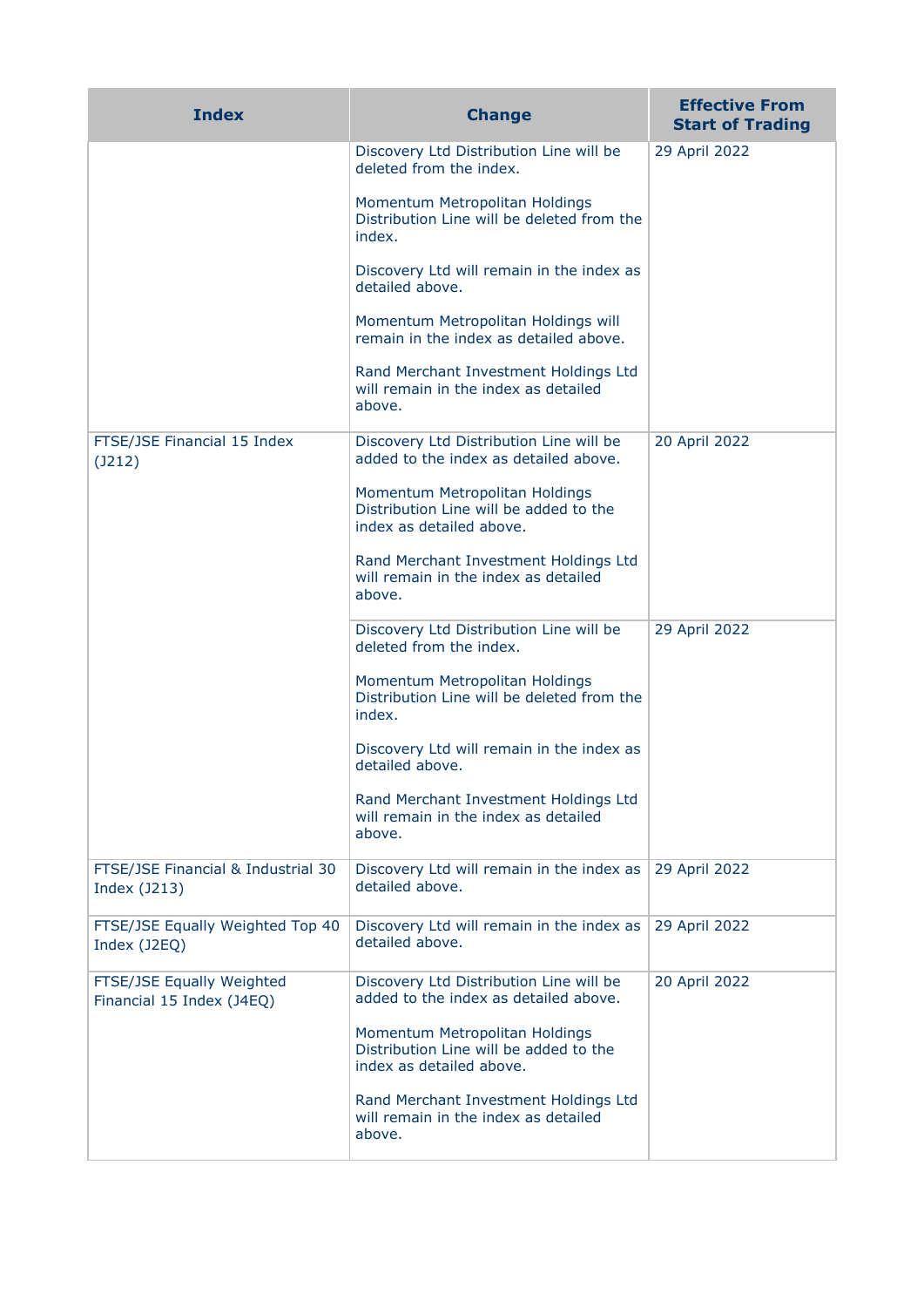| <b>Index</b>                                   | <b>Change</b>                                                                                        | <b>Effective From</b><br><b>Start of Trading</b> |
|------------------------------------------------|------------------------------------------------------------------------------------------------------|--------------------------------------------------|
|                                                | Discovery Ltd Distribution Line will be<br>deleted from the index.                                   | 29 April 2022                                    |
|                                                | Momentum Metropolitan Holdings<br>Distribution Line will be deleted from the<br>index.               |                                                  |
|                                                | Discovery Ltd will remain in the index as<br>detailed above.                                         |                                                  |
|                                                | Rand Merchant Investment Holdings Ltd<br>will remain in the index as detailed<br>above.              |                                                  |
| FTSE/JSE RAFI All Share Index<br>(J263)        | Discovery Ltd Distribution Line will be<br>added to the index as detailed above.                     | 20 April 2022                                    |
|                                                | Momentum Metropolitan Holdings<br>Distribution Line will be added to the<br>index as detailed above. |                                                  |
|                                                | Rand Merchant Investment Holdings Ltd<br>will remain in the index as detailed<br>above.              |                                                  |
|                                                | Discovery Ltd Distribution Line will be<br>deleted from the index.                                   | 29 April 2022                                    |
|                                                | Momentum Metropolitan Holdings<br>Distribution Line will be deleted from the<br>index.               |                                                  |
|                                                | Discovery Ltd will remain in the index as<br>detailed above.                                         |                                                  |
|                                                | Momentum Metropolitan Holdings will<br>remain in the index as detailed above.                        |                                                  |
|                                                | Rand Merchant Investment Holdings Ltd<br>will remain in the index as detailed<br>above.              |                                                  |
| FTSE/JSE RAFI All Share Capped<br>Index (J283) | Discovery Ltd Distribution Line will be<br>added to the index as detailed above.                     | 20 April 2022                                    |
|                                                | Momentum Metropolitan Holdings<br>Distribution Line will be added to the<br>index as detailed above. |                                                  |
|                                                | Rand Merchant Investment Holdings Ltd<br>will remain in the index as detailed<br>above.              |                                                  |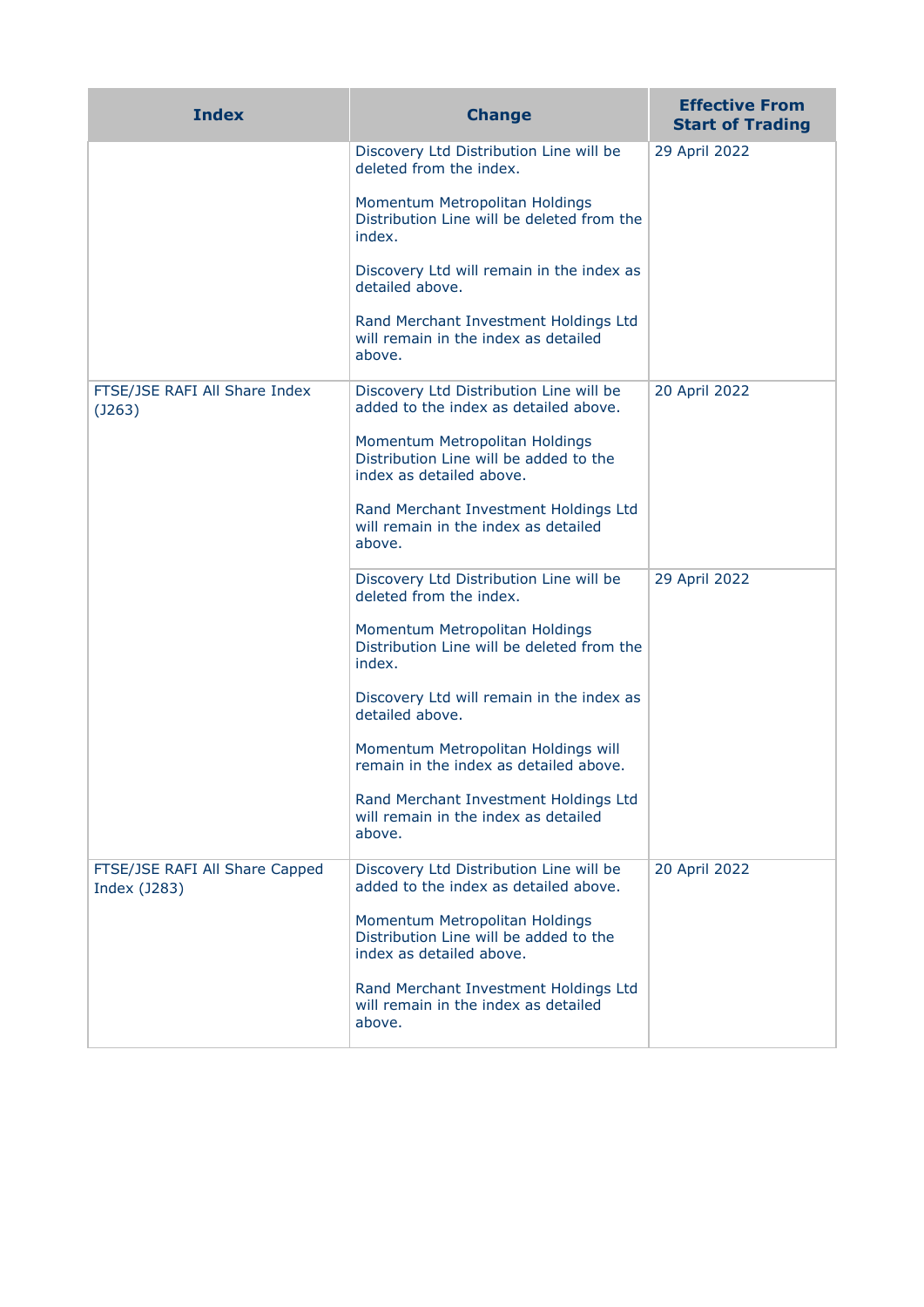| <b>Index</b>                                    | <b>Change</b>                                                                                        | <b>Effective From</b><br><b>Start of Trading</b> |
|-------------------------------------------------|------------------------------------------------------------------------------------------------------|--------------------------------------------------|
|                                                 | Discovery Ltd Distribution Line will be<br>deleted from the index.                                   | 29 April 2022                                    |
|                                                 | Momentum Metropolitan Holdings<br>Distribution Line will be deleted from the<br>index.               |                                                  |
|                                                 | Discovery Ltd will remain in the index as<br>detailed above.                                         |                                                  |
|                                                 | Momentum Metropolitan Holdings will<br>remain in the index as detailed above.                        |                                                  |
|                                                 | Rand Merchant Investment Holdings Ltd<br>will remain in the index as detailed<br>above.              |                                                  |
| FTSE/JSE Capped Top 40 Index<br>$($ J300 $)$    | Discovery Ltd will remain in the index as<br>detailed above.                                         | 29 April 2022                                    |
| FTSE/JSE Capped All Share Index<br>$($ J303 $)$ | Discovery Ltd Distribution Line will be<br>added to the index as detailed above.                     | 20 April 2022                                    |
|                                                 | Momentum Metropolitan Holdings<br>Distribution Line will be added to the<br>index as detailed above. |                                                  |
|                                                 | Rand Merchant Investment Holdings Ltd<br>will remain in the index as detailed<br>above.              |                                                  |
|                                                 | Discovery Ltd Distribution Line will be<br>deleted from the index.                                   | 29 April 2022                                    |
|                                                 | Momentum Metropolitan Holdings<br>Distribution Line will be deleted from the<br>index.               |                                                  |
|                                                 | Discovery Ltd will remain in the index as<br>detailed above.                                         |                                                  |
|                                                 | Momentum Metropolitan Holdings will<br>remain in the index as detailed above.                        |                                                  |
|                                                 | Rand Merchant Investment Holdings Ltd<br>will remain in the index as detailed<br>above.              |                                                  |
| FTSE/JSE Style Index (J330 and<br>J331)         | Discovery Ltd Distribution Line will be<br>added to the index as detailed above.                     | 20 April 2022                                    |
|                                                 | Momentum Metropolitan Holdings<br>Distribution Line will be added to the<br>index as detailed above. |                                                  |
|                                                 | Rand Merchant Investment Holdings Ltd<br>will remain in the index as detailed<br>above.              |                                                  |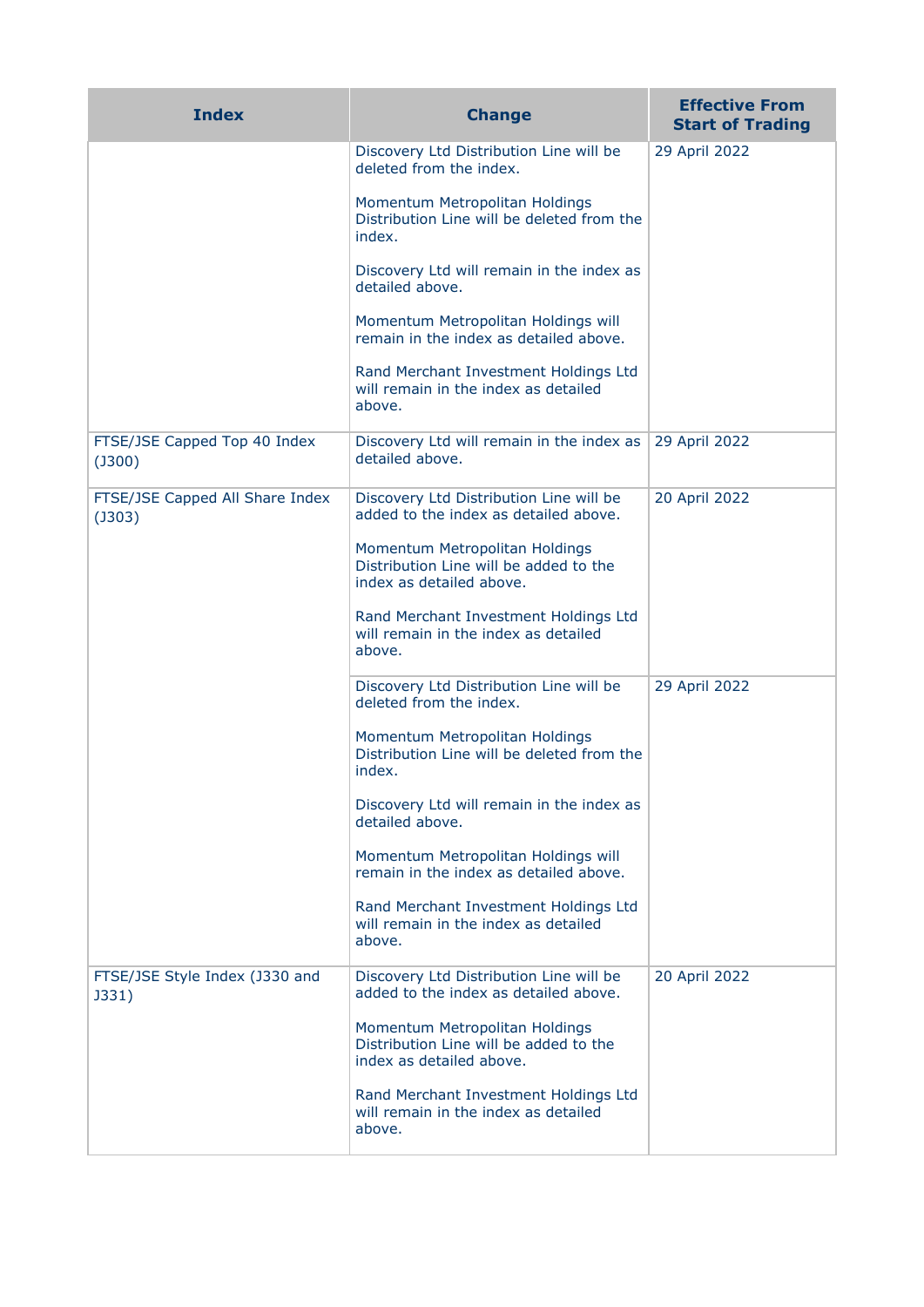| <b>Index</b>                                              | <b>Change</b>                                                                                        | <b>Effective From</b><br><b>Start of Trading</b> |
|-----------------------------------------------------------|------------------------------------------------------------------------------------------------------|--------------------------------------------------|
|                                                           | Discovery Ltd Distribution Line will be<br>deleted from the index.                                   | 29 April 2022                                    |
|                                                           | Momentum Metropolitan Holdings<br>Distribution Line will be deleted from the<br>index.               |                                                  |
|                                                           | Discovery Ltd will remain in the index as<br>detailed above.                                         |                                                  |
|                                                           | Momentum Metropolitan Holdings will<br>remain in the index as detailed above.                        |                                                  |
|                                                           | Rand Merchant Investment Holdings Ltd<br>will remain in the index as detailed<br>above.              |                                                  |
| FTSE/JSE RAFI 40 Index (J260)                             | Discovery Ltd will remain in the index as<br>detailed above.                                         | 29 April 2022                                    |
| FTSE/JSE All-Share Minimum<br>Variance Index (J703)       | Discovery Ltd Distribution Line will be<br>added to the index as detailed above.                     | 20 April 2022                                    |
|                                                           | Momentum Metropolitan Holdings<br>Distribution Line will be added to the<br>index as detailed above. |                                                  |
|                                                           | Rand Merchant Investment Holdings Ltd<br>will remain in the index as detailed<br>above.              |                                                  |
|                                                           | Discovery Ltd Distribution Line will be<br>deleted from the index.                                   | 29 April 2022                                    |
|                                                           | Momentum Metropolitan Holdings<br>Distribution Line will be deleted from the<br>index.               |                                                  |
|                                                           | Momentum Metropolitan Holdings will<br>remain in the index as detailed above.                        |                                                  |
|                                                           | Rand Merchant Investment Holdings Ltd<br>will remain in the index as detailed<br>above.              |                                                  |
| FTSE/JSE All Share Comprehensive<br>Factor Index (J203CF) | Discovery Ltd Distribution Line will be<br>added to the index as detailed above.                     | 20 April 2022                                    |
|                                                           | Momentum Metropolitan Holdings<br>Distribution Line will be added to the<br>index as detailed above. |                                                  |
|                                                           | Rand Merchant Investment Holdings Ltd<br>will remain in the index as detailed<br>above.              |                                                  |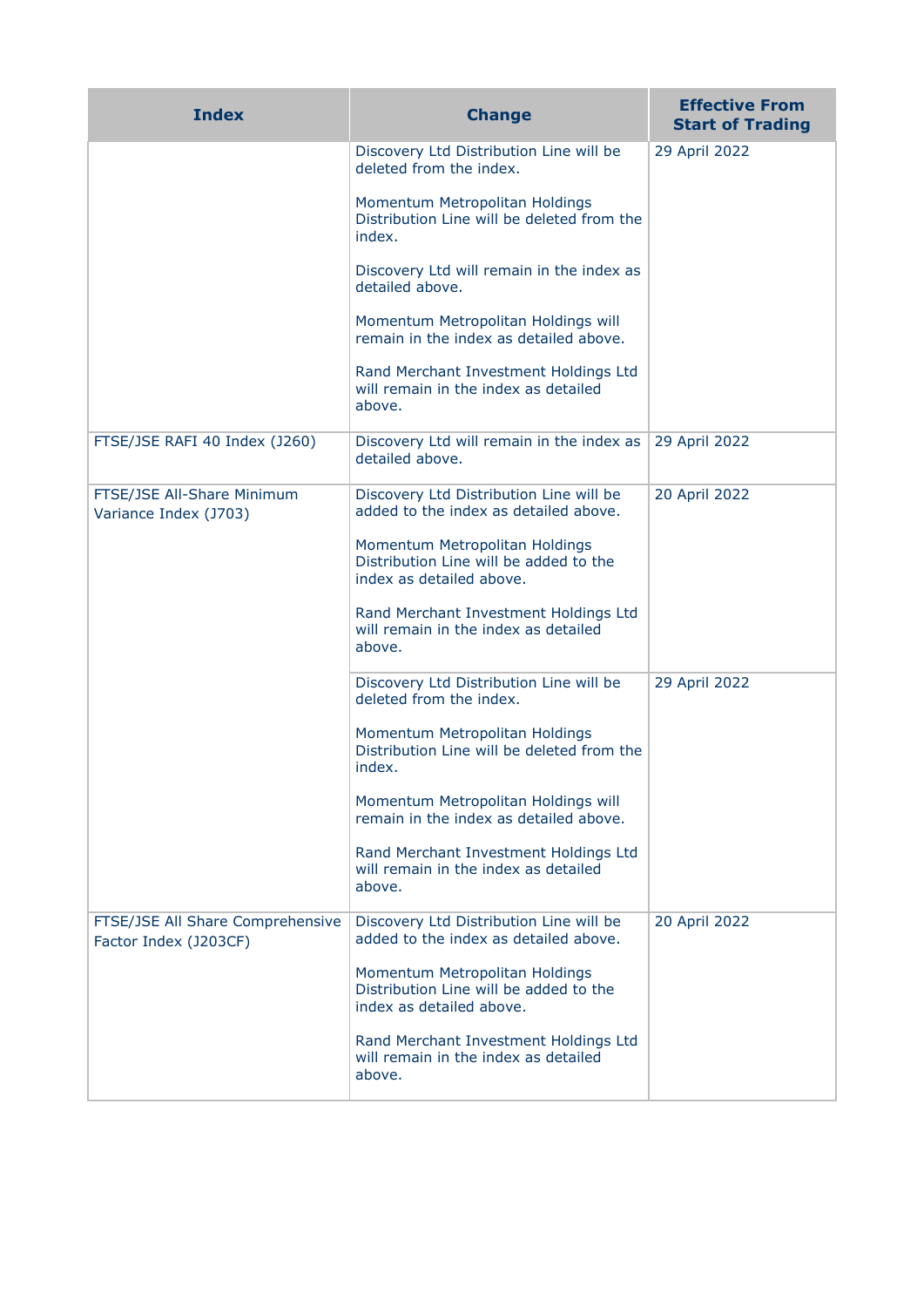| <b>Index</b>                                                       | <b>Change</b>                                                                                        | <b>Effective From</b><br><b>Start of Trading</b> |
|--------------------------------------------------------------------|------------------------------------------------------------------------------------------------------|--------------------------------------------------|
|                                                                    | Discovery Ltd Distribution Line will be<br>deleted from the index.                                   | 29 April 2022                                    |
|                                                                    | Momentum Metropolitan Holdings<br>Distribution Line will be deleted from the<br>index.               |                                                  |
|                                                                    | Discovery Ltd will remain in the index as<br>detailed above.                                         |                                                  |
|                                                                    | Momentum Metropolitan Holdings will<br>remain in the index as detailed above.                        |                                                  |
|                                                                    | Rand Merchant Investment Holdings Ltd<br>will remain in the index as detailed<br>above.              |                                                  |
| FTSE/JSE All Share Yield Factor<br>Index (J203DF)                  | Discovery Ltd Distribution Line will be<br>added to the index as detailed above.                     | 20 April 2022                                    |
|                                                                    | Momentum Metropolitan Holdings<br>Distribution Line will be added to the<br>index as detailed above. |                                                  |
|                                                                    | Rand Merchant Investment Holdings Ltd<br>will remain in the index as detailed<br>above.              |                                                  |
|                                                                    | Discovery Ltd Distribution Line will be<br>deleted from the index.                                   | 29 April 2022                                    |
|                                                                    | Momentum Metropolitan Holdings<br>Distribution Line will be deleted from the<br>index.               |                                                  |
|                                                                    | Momentum Metropolitan Holdings will<br>remain in the index as detailed above.                        |                                                  |
|                                                                    | Rand Merchant Investment Holdings Ltd<br>will remain in the index as detailed<br>above.              |                                                  |
| FTSE/JSE All Share Low Volatility<br>Focused Factor Index (J203LF) | Discovery Ltd Distribution Line will be<br>added to the index as detailed above.                     | 20 April 2022                                    |
|                                                                    | Momentum Metropolitan Holdings<br>Distribution Line will be added to the<br>index as detailed above. |                                                  |
|                                                                    | Rand Merchant Investment Holdings Ltd<br>will remain in the index as detailed<br>above.              |                                                  |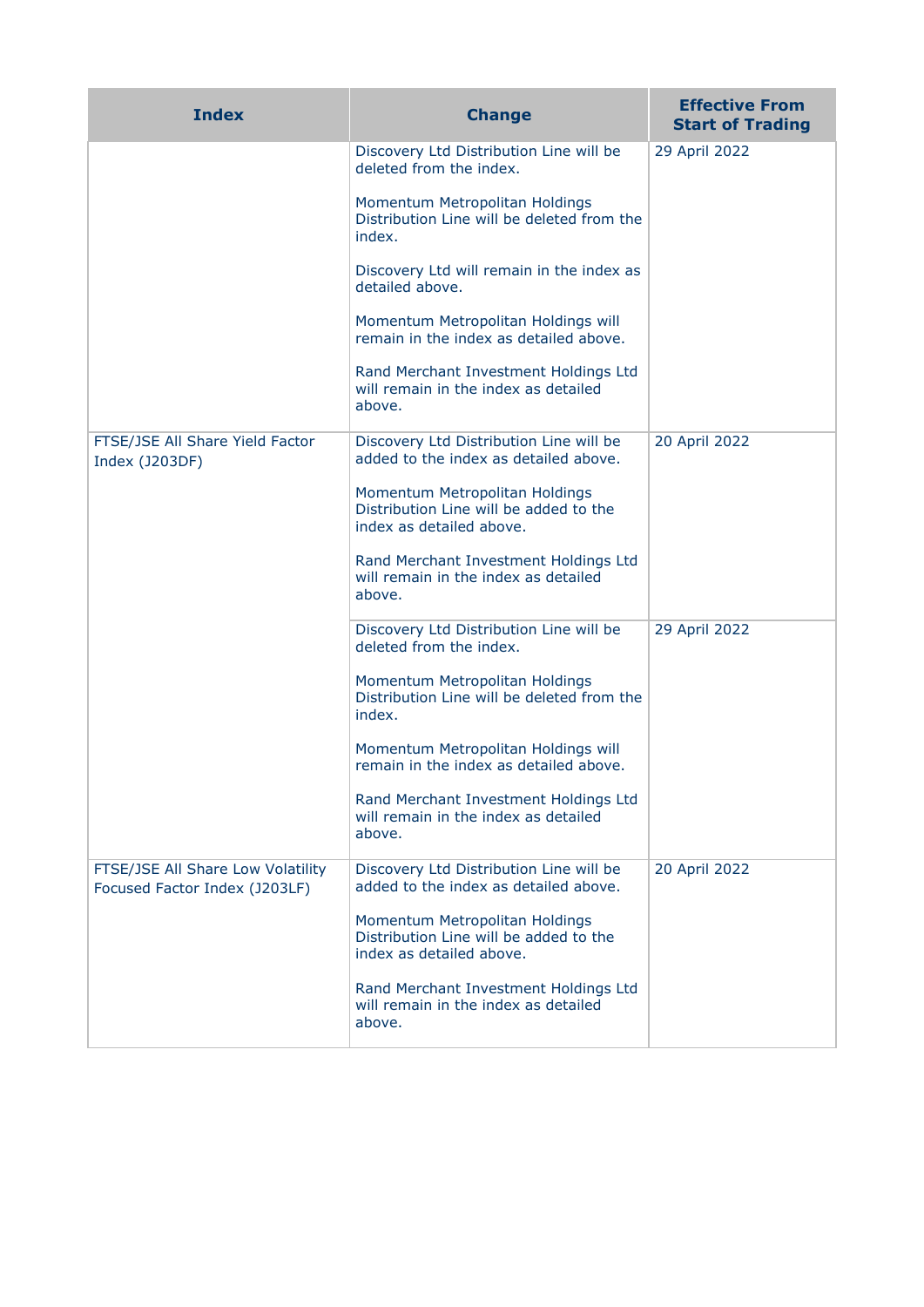| <b>Index</b>                                         | <b>Change</b>                                                                                        | <b>Effective From</b><br><b>Start of Trading</b> |
|------------------------------------------------------|------------------------------------------------------------------------------------------------------|--------------------------------------------------|
|                                                      | Discovery Ltd Distribution Line will be<br>deleted from the index.                                   | 29 April 2022                                    |
|                                                      | Momentum Metropolitan Holdings<br>Distribution Line will be deleted from the<br>index.               |                                                  |
|                                                      | Discovery Ltd will remain in the index as<br>detailed above.                                         |                                                  |
|                                                      | Momentum Metropolitan Holdings will<br>remain in the index as detailed above.                        |                                                  |
|                                                      | Rand Merchant Investment Holdings Ltd<br>will remain in the index as detailed<br>above.              |                                                  |
| FTSE/JSE All Share Momentum<br>Factor Index (J203MF) | Discovery Ltd Distribution Line will be<br>added to the index as detailed above.                     | 20 April 2022                                    |
|                                                      | Momentum Metropolitan Holdings<br>Distribution Line will be added to the<br>index as detailed above. |                                                  |
|                                                      | Rand Merchant Investment Holdings Ltd<br>will remain in the index as detailed<br>above.              |                                                  |
|                                                      | Discovery Ltd Distribution Line will be<br>deleted from the index.                                   | 29 April 2022                                    |
|                                                      | Momentum Metropolitan Holdings<br>Distribution Line will be deleted from the<br>index.               |                                                  |
|                                                      | Discovery Ltd will remain in the index as<br>detailed above.                                         |                                                  |
|                                                      | Momentum Metropolitan Holdings will<br>remain in the index as detailed above.                        |                                                  |
|                                                      | Rand Merchant Investment Holdings Ltd<br>will remain in the index as detailed<br>above.              |                                                  |
| FTSE/JSE All Share Quality Factor<br>Index (J203QF)  | Discovery Ltd Distribution Line will be<br>added to the index as detailed above.                     | 20 April 2022                                    |
|                                                      | Momentum Metropolitan Holdings<br>Distribution Line will be added to the<br>index as detailed above. |                                                  |
|                                                      | Rand Merchant Investment Holdings Ltd<br>will remain in the index as detailed<br>above.              |                                                  |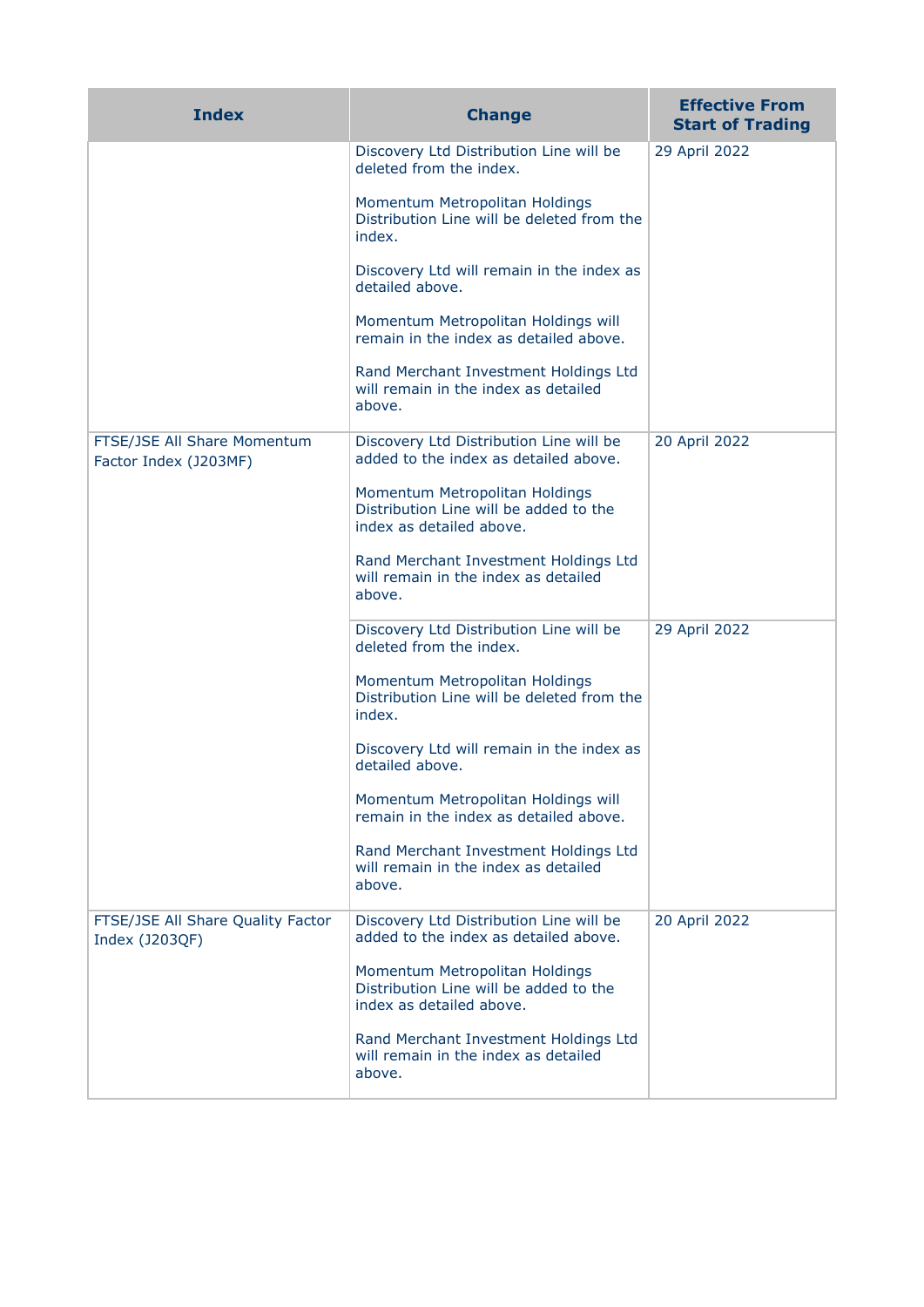| <b>Index</b>                                      | <b>Change</b>                                                                                        | <b>Effective From</b><br><b>Start of Trading</b> |
|---------------------------------------------------|------------------------------------------------------------------------------------------------------|--------------------------------------------------|
|                                                   | Discovery Ltd Distribution Line will be<br>deleted from the index.                                   | 29 April 2022                                    |
|                                                   | Momentum Metropolitan Holdings<br>Distribution Line will be deleted from the<br>index.               |                                                  |
|                                                   | Discovery Ltd will remain in the index as<br>detailed above.                                         |                                                  |
|                                                   | Momentum Metropolitan Holdings will<br>remain in the index as detailed above.                        |                                                  |
|                                                   | Rand Merchant Investment Holdings Ltd<br>will remain in the index as detailed<br>above.              |                                                  |
| FTSE/JSE All Share Size Factor<br>Index (J203SF)  | Discovery Ltd Distribution Line will be<br>added to the index as detailed above.                     | 20 April 2022                                    |
|                                                   | Momentum Metropolitan Holdings<br>Distribution Line will be added to the<br>index as detailed above. |                                                  |
|                                                   | Rand Merchant Investment Holdings Ltd<br>will remain in the index as detailed<br>above.              |                                                  |
|                                                   | Discovery Ltd Distribution Line will be<br>deleted from the index.                                   | 29 April 2022                                    |
|                                                   | Momentum Metropolitan Holdings<br>Distribution Line will be deleted from the<br>index.               |                                                  |
|                                                   | Discovery Ltd will remain in the index as<br>detailed above.                                         |                                                  |
|                                                   | Momentum Metropolitan Holdings will<br>remain in the index as detailed above.                        |                                                  |
|                                                   | Rand Merchant Investment Holdings Ltd<br>will remain in the index as detailed<br>above.              |                                                  |
| FTSE/JSE All Share Value Factor<br>Index (J203VF) | Discovery Ltd Distribution Line will be<br>added to the index as detailed above.                     | 20 April 2022                                    |
|                                                   | Momentum Metropolitan Holdings<br>Distribution Line will be added to the<br>index as detailed above. |                                                  |
|                                                   | Rand Merchant Investment Holdings Ltd<br>will remain in the index as detailed<br>above.              |                                                  |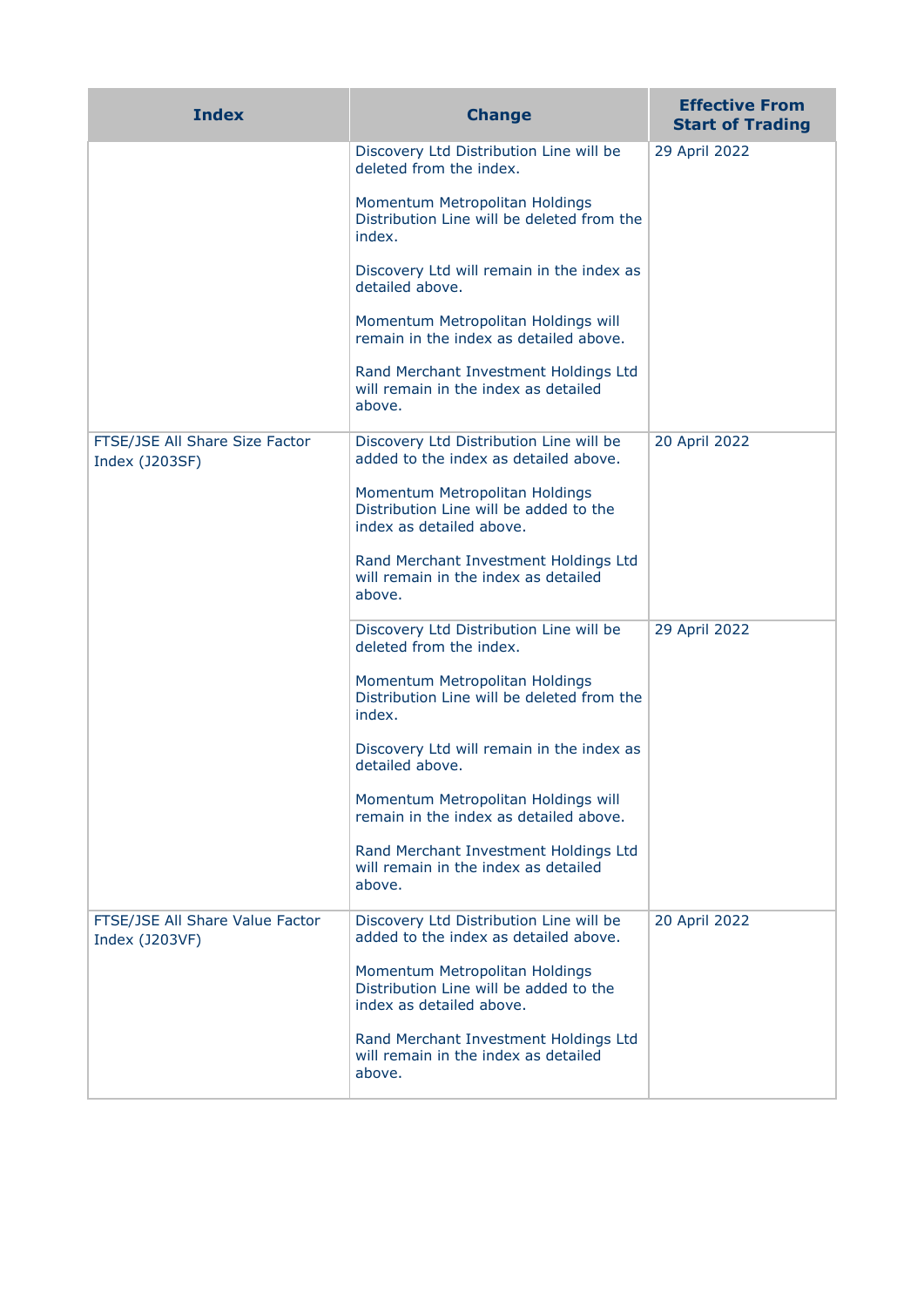| <b>Index</b>                                            | <b>Change</b>                                                                                        | <b>Effective From</b><br><b>Start of Trading</b> |
|---------------------------------------------------------|------------------------------------------------------------------------------------------------------|--------------------------------------------------|
|                                                         | Discovery Ltd Distribution Line will be<br>deleted from the index.                                   | 29 April 2022                                    |
|                                                         | Momentum Metropolitan Holdings<br>Distribution Line will be deleted from the<br>index.               |                                                  |
|                                                         | Discovery Ltd will remain in the index as<br>detailed above.                                         |                                                  |
|                                                         | Momentum Metropolitan Holdings will<br>remain in the index as detailed above.                        |                                                  |
|                                                         | Rand Merchant Investment Holdings Ltd<br>will remain in the index as detailed<br>above.              |                                                  |
| FTSE/JSE All Share Volatility Factor<br>Index (J203VOF) | Discovery Ltd Distribution Line will be<br>added to the index as detailed above.                     | 20 April 2022                                    |
|                                                         | Momentum Metropolitan Holdings<br>Distribution Line will be added to the<br>index as detailed above. |                                                  |
|                                                         | Rand Merchant Investment Holdings Ltd<br>will remain in the index as detailed<br>above.              |                                                  |
|                                                         | Discovery Ltd Distribution Line will be<br>deleted from the index.                                   | 29 April 2022                                    |
|                                                         | Momentum Metropolitan Holdings<br>Distribution Line will be deleted from the<br>index.               |                                                  |
|                                                         | Discovery Ltd will remain in the index as<br>detailed above.                                         |                                                  |
|                                                         | Momentum Metropolitan Holdings will<br>remain in the index as detailed above.                        |                                                  |
|                                                         | Rand Merchant Investment Holdings Ltd<br>will remain in the index as detailed<br>above.              |                                                  |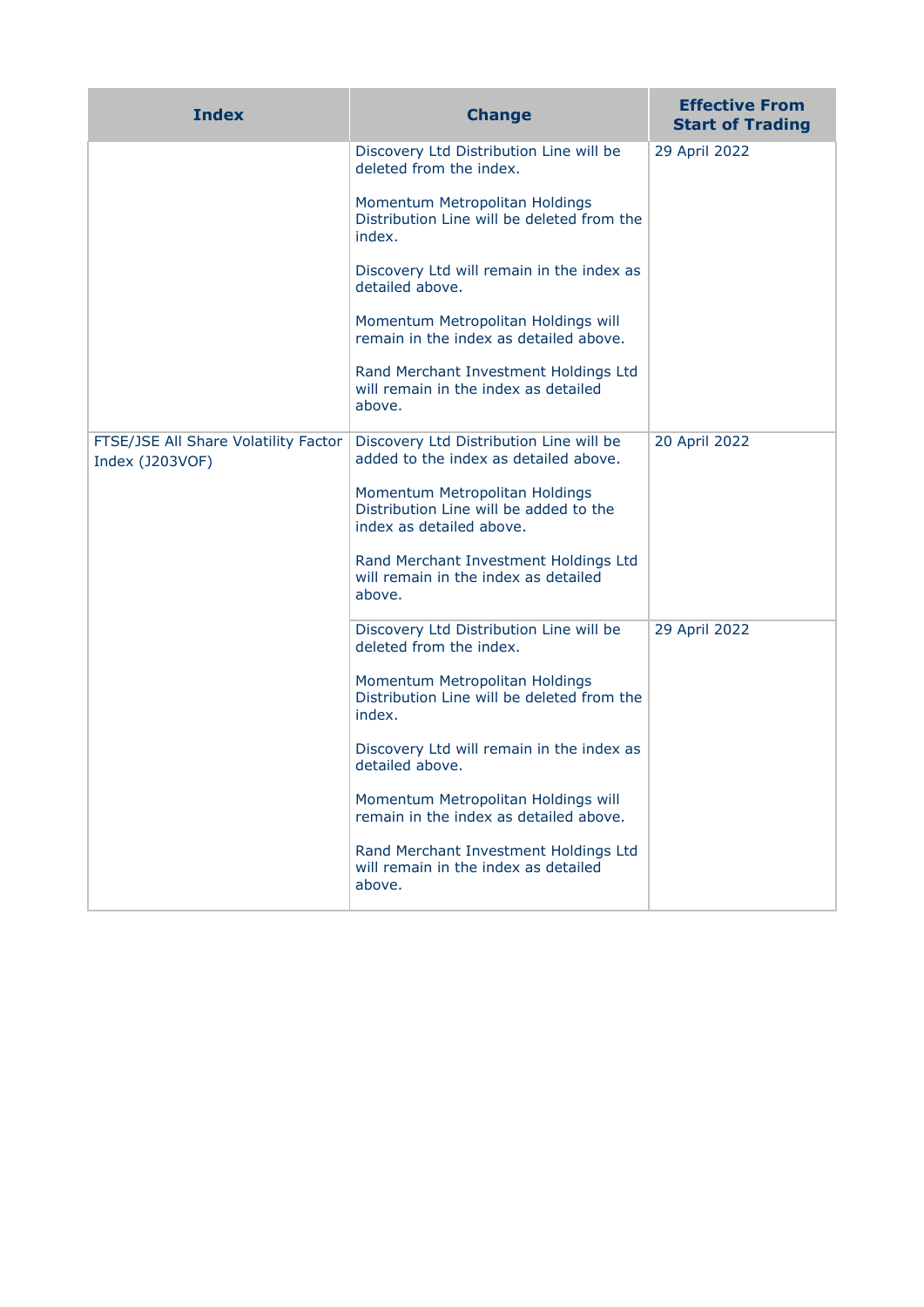| <b>Index</b>                                                   | <b>Change</b>                                                                                                                                                                                                                                    | <b>Effective From</b><br><b>Start of Trading</b> |
|----------------------------------------------------------------|--------------------------------------------------------------------------------------------------------------------------------------------------------------------------------------------------------------------------------------------------|--------------------------------------------------|
| FTSE/JSE Shareholder Weighted All<br>Share Index (J403)        | Discovery Ltd Distribution Line (South<br>Africa, DUMMY0000010, BKVDVP9) will<br>be added to the index with a shares in<br>issue total of $167,242,619*$ and an<br>investability weighting of<br>48.8999999654%.                                 | 20 April 2022                                    |
|                                                                | Momentum Metropolitan Holdings<br>Distribution Line (South Africa,<br>DUMMY0000011, BKV3NB9) will be<br>added to the index with a shares in<br>issue total of 401,048,106* and an<br>investability weighting of<br>48.8999999654%.               |                                                  |
|                                                                | Rand Merchant Investment Holdings Ltd<br>(South Africa, BYX3N48) will remain in<br>the index with an <b>unchanged</b> shares in<br>issue total of 1,531,807,770 and an<br>unchanged investability weighting of<br>48.8999999654%.                |                                                  |
|                                                                | Discovery Ltd Distribution Line will be<br>deleted from the index.                                                                                                                                                                               | 29 April 2022                                    |
|                                                                | Momentum Metropolitan Holdings<br>Distribution Line will be deleted from the<br>index.                                                                                                                                                           |                                                  |
|                                                                | Discovery Ltd (South Africa,<br>ZAE000022331, 6177878) will remain in<br>the index with an <b>unchanged</b> shares in<br>issue total of 665,768,601 and an<br>increased investability weighting of<br>73.613793515807%**.                        |                                                  |
|                                                                | Momentum Metropolitan Holdings<br>(South Africa, ZAE000269890,<br>BK9S758) will remain in the index with<br>an <i>unchanged</i> shares in issue total of<br>1,497,475,356 and an increased<br>investability weighting of<br>80.796210491710%***. |                                                  |
|                                                                | Rand Merchant Investment Holdings Ltd<br>will remain in the index as detailed<br>above.                                                                                                                                                          |                                                  |
| FTSE/JSE Capped Shareholder<br>Weighted All Share Index (J433) | Discovery Ltd Distribution Line will be<br>added to the index as detailed above.                                                                                                                                                                 | 20 April 2022                                    |
|                                                                | Momentum Metropolitan Holdings<br>Distribution Line will be added to the<br>index as detailed above.                                                                                                                                             |                                                  |
|                                                                | Rand Merchant Investment Holdings Ltd<br>will remain in the index as detailed<br>above.                                                                                                                                                          |                                                  |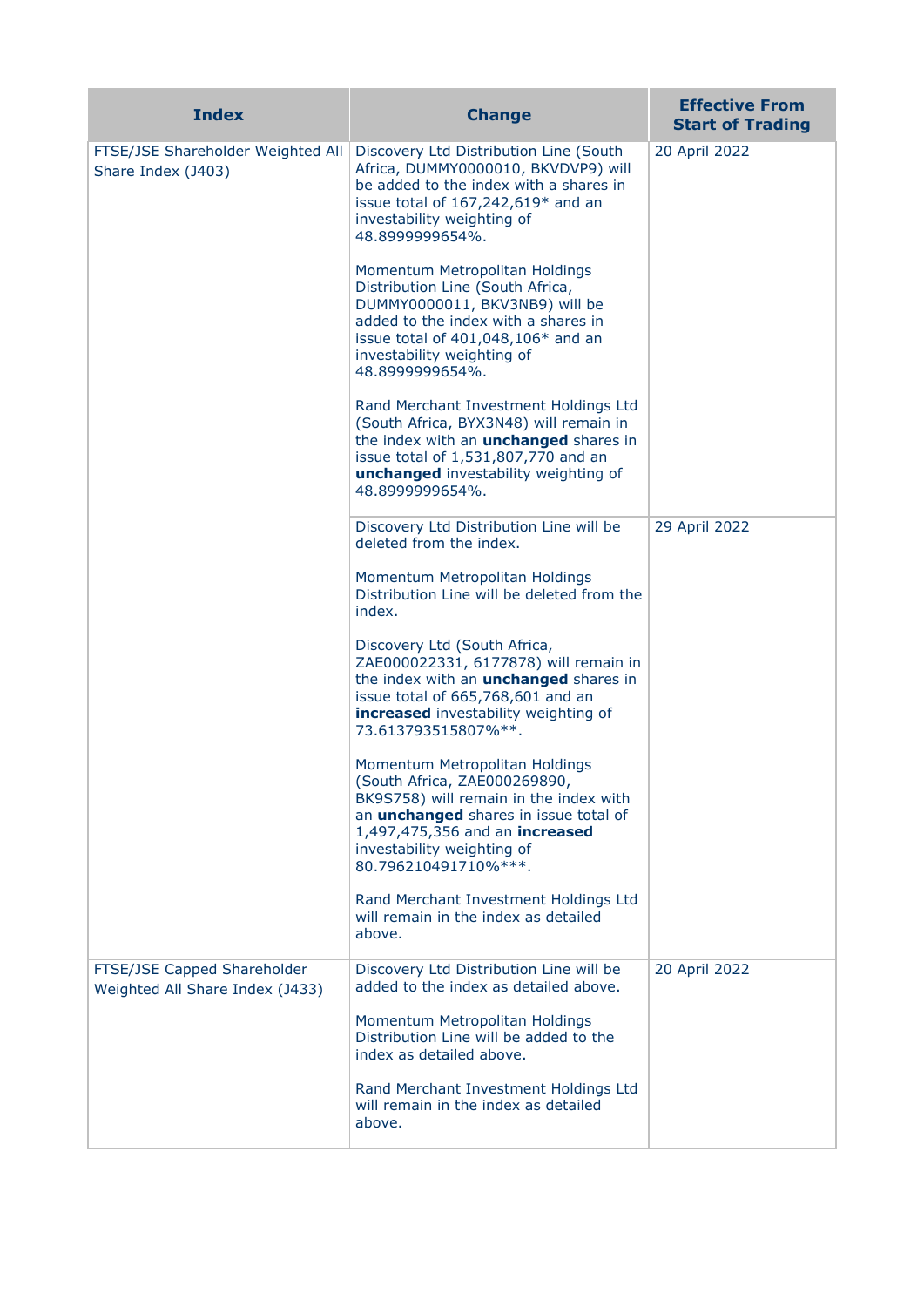| <b>Index</b>                                                               | <b>Change</b>                                                                                        | <b>Effective From</b><br><b>Start of Trading</b> |
|----------------------------------------------------------------------------|------------------------------------------------------------------------------------------------------|--------------------------------------------------|
|                                                                            | Discovery Ltd Distribution Line will be<br>deleted from the index.                                   | 29 April 2022                                    |
|                                                                            | Momentum Metropolitan Holdings<br>Distribution Line will be deleted from the<br>index.               |                                                  |
|                                                                            | Discovery Ltd will remain in the index as<br>detailed above.                                         |                                                  |
|                                                                            | Momentum Metropolitan Holdings will<br>remain in the index as detailed above.                        |                                                  |
|                                                                            | Rand Merchant Investment Holdings Ltd<br>will remain in the index as detailed<br>above.              |                                                  |
| FTSE/JSE Shareholder Weighted<br>Top 40 Index (J400)                       | Discovery Ltd will remain in the index as<br>detailed above.                                         | 29 April 2022                                    |
| FTSE/JSE Capped Shareholder<br>Weighted Top 40 Index (J430)                | Discovery Ltd will remain in the index as<br>detailed above.                                         | 29 April 2022                                    |
| FTSE/JSE Shareholder Weighted<br>Financial 15 Index (JSZ2)                 | Discovery Ltd Distribution Line will be<br>added to the index as detailed above.                     | 20 April 2022                                    |
|                                                                            | Momentum Metropolitan Holdings<br>Distribution Line will be added to the<br>index as detailed above. |                                                  |
|                                                                            | Rand Merchant Investment Holdings Ltd<br>will remain in the index as detailed<br>above.              |                                                  |
|                                                                            | Discovery Ltd Distribution Line will be<br>deleted from the index.                                   | 29 April 2022                                    |
|                                                                            | Momentum Metropolitan Holdings<br>Distribution Line will be deleted from the<br>index.               |                                                  |
|                                                                            | Discovery Ltd will remain in the index as<br>detailed above.                                         |                                                  |
|                                                                            | Rand Merchant Investment Holdings Ltd<br>will remain in the index as detailed<br>above.              |                                                  |
| FTSE/JSE Shareholder Weighted<br>Financial & Industrial 30 Index<br>(JSZ3) | Discovery Ltd will remain in the index as<br>detailed above.                                         | 29 April 2022                                    |
| FTSE/JSE Responsible Investment<br>Index (J113)                            | Discovery Ltd will remain in the index as<br>detailed above.                                         | 29 April 2022                                    |
|                                                                            | Momentum Metropolitan Holdings will<br>remain in the index as detailed above.                        |                                                  |

\*The Discovery Ltd Distribution Line & Momentum Metropolitan Holdings Distribution Line represent the value of the unbundling. The ICB Classification for both the Discovery Ltd Distribution Line & Momentum Metropolitan Holdings Distribution Line will be 30202000 (Diversified Financial Services).